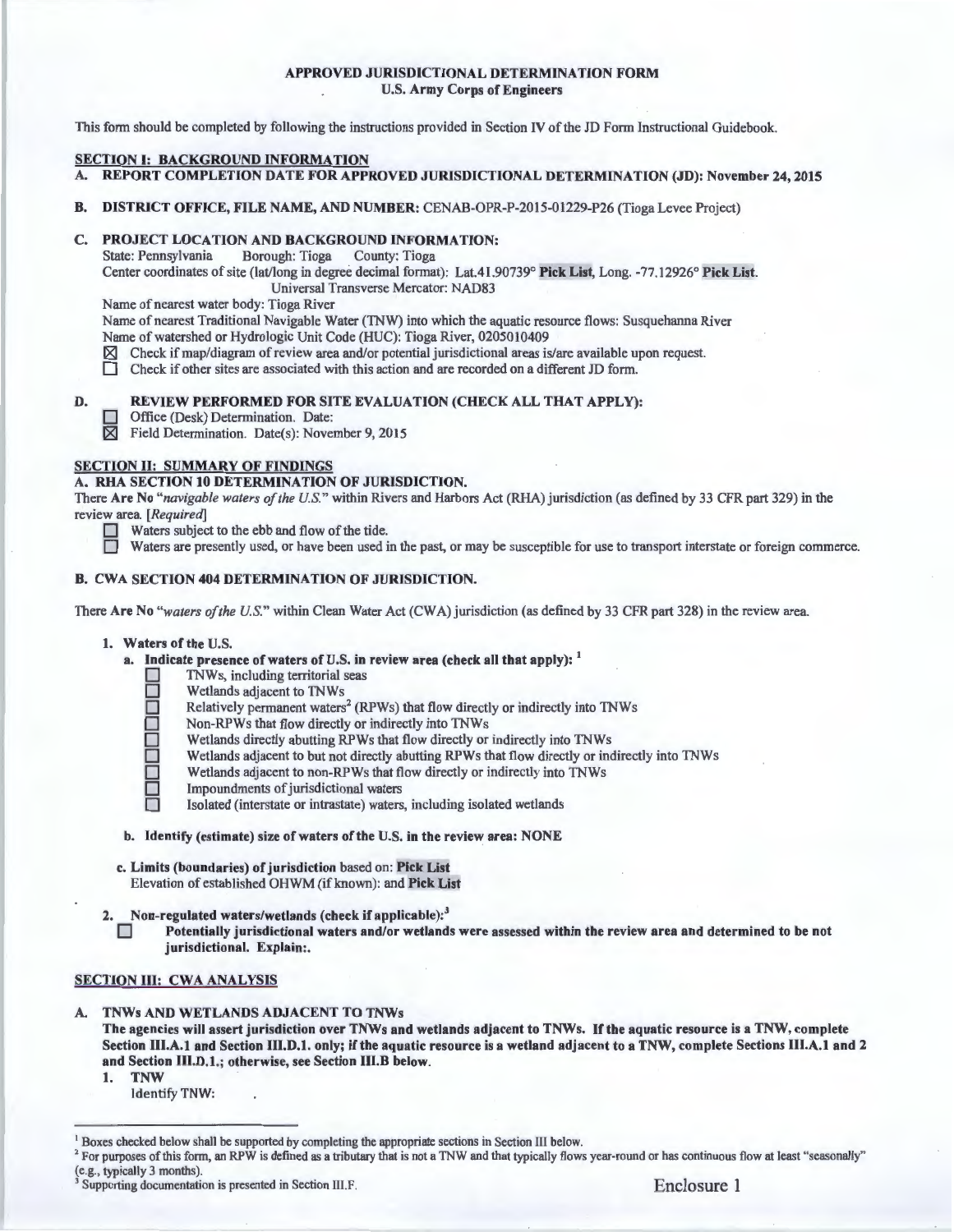Summarize rationale supporting determination:

2. Wetland adjacent to TNW

Summarize rationale supporting conclusion that wetland is "adjacent":

## B. CHARACTERISTICS OF TRIBUTARY (THAT IS NOT A TNW) AND ITS ADJACENT WETLANDS (IF ANY): NONE, N/A

This section summarizes information regarding characteristics of the tributary and its adjacent wetlands, if any, and it helps determine whether or not the standards for jurisdiction established under *Rapanos* have been met.

The agencies will assert jurisdiction over non-navigable tributaries ofTNWs where the tributaries are "relatively permanent waters" (RPWs), i.e. tributaries that typically flow year-round or have continuous flow at least seasonally (e.g., typically 3 months). A wetland that directly abuts an RPW is also jurisdictional. If the aquatic resource is not a TNW, but has year-round (perennial) flow, skip to Section Ill.D.2. If the aquatic resource is a wetland directly abutting a tributary with perennial· flow, skip to Section Ill.D.4.

- 1. Characteristics of non-TNWs that flow directly or indirectly into TNW
	- (i) General Area Conditions: Watershed size: Pick List Drainage area: Pick List
	- (ii) Physical Characteristics:
		- (a) Relationship with TNW: Tributary flows directly into TNW. D Tributary flows through Pick List tributaries before entering TNW.
		- (b) General Tributary Characteristics (check all that apply):
			- Tributary is: Natural

Artificial (man-made). Explain: D Manipulated (man-altered). Explain:

(c) Flow:

Tributary provides for: Pick List

Estimate average number of flow events in review area/year: Pick List Describe flow regime: Other information on duration and volume:

### (iii) Chemical Characteristics:

Characterize tributary (e.g., water color is clear, discolored, oily film; water quality; general watershed characteristics, etc.). Explain:

Identify specific pollutants, if known:

## (iv) Biological Characteristics. Channel supports (check all that apply):

- D Riparian corridor. Characteristics (type, average width):
- Wetland fringe. Characteristics:
- $\Box$  Habitat for:
- 2. Characteristics of wetlands adjacent to non-TNW that flow directly or indirectly into TNW

### (i) Physical Characteristics:

- (a) General Wetland Characteristics: Properties:
- (b) General Flow Relationship with Non-TNW: Flow is: Pick List. Explain:
- (c) Wetland Adjacency Determination with Non-TNW:  $\Box$  Directly abutting  $\Box$  Not directly abutting
- (d) Proximity (Relationship) to TNW Project wetlands are Pick List river miles from TNW. Project waters are Pick List aerial (straight) miles from TNW.

## (ii) Chemical Characteristics:

Characterize wetland system (e.g., water color is clear, brown, oil film on surface; water quality; general watershed characteristics; etc.). Explain:

## (iii) Biological Characteristics. Wetland supports (check all that apply):

- D Riparian buffer. Characteristics (type, average width):
- Vegetation type/percent cover. Explain:
- Habitat for: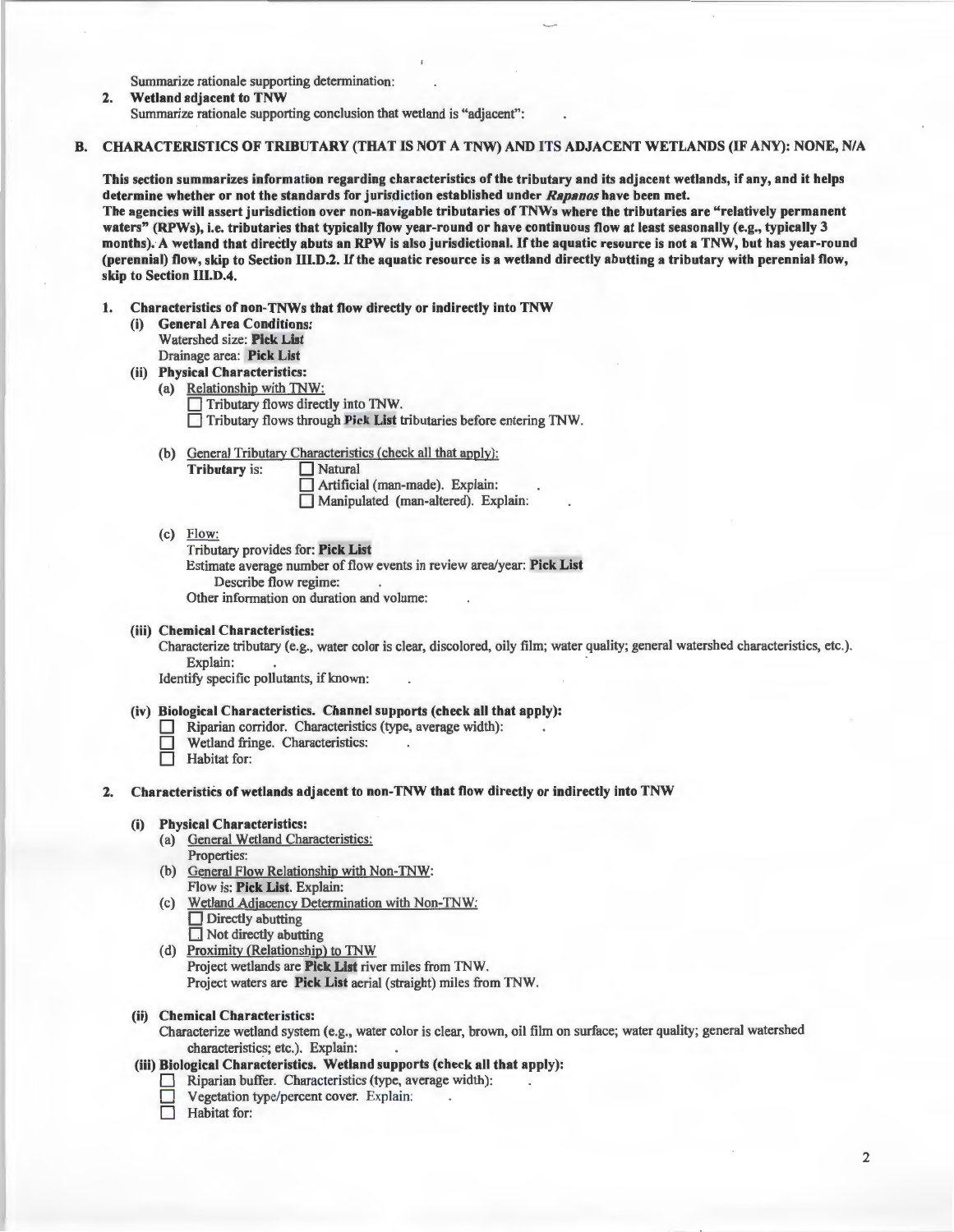# 3. Characteristics of all wetlands adjacent to the tributary (if any)

All wetland(s) being considered in the cumulative analysis: **Pick List** Approximately  $($  acres in total are being considered in the cun ) acres in total are being considered in the cumulative analysis.

# C. SIGNIFICANT NEXUS DETERMINATION

A significant nexus analysis will assess the flow characteristics and functions of the tributary itself and the functions performed by any wetlands adjacent to the tributary to determine if they significantly affect the chemical, physical, and biological integrity of a TNW. For each of the following situations, a significant nexus exists if the tributary, in combination with all of its adjacent wetlands, has more than a speculative or insubstantial effect on the chemical, physical and/or biological integrity of a TNW. Considerations when evaluating significant nexus include, but are not limited to the volume, duration, and frequency of the flow of water in the tributary and its proximity to a TNW, and the functions performed by the tributary and all its adjacent wetlands. It is not appropriate to determine significant nexus based solely on any specific threshold of distance (e.g. between a tributary and its adjacent wetland or between a tributary and the TNW). Similarly, the fact an adjacent wetland lies within or outside of a floodplain is not solely determinative of significant nexus.

Draw connections between the features documented and the effects on the TNW, as identified in the *Rapanos* Guidance and discussed in the Instructional Guidebook. Factors to consider include, for example:

- Does the tributary, in combination with its adjacent wetlands (if any), have the capacity to carry pollutants or flood waters to TNWs, or to reduce the amount of pollutants or flood waters reaching a TNW?
- Does the tributary, in combination with its adjacent wetlands (if any), provide habitat and lifecycle support functions for fish and other species, such as feeding, nesting, spawning, or rearing young for species that are present in the TNW?

### Note: the above list of considerations is not inclusive and other functions observed or known to occur should be documented below:

- 1. Significant nexus findings for non-RPW that has no adjacent wetlands and flows directly or indirectly into TNWs. Explain findings of presence or absence of significant nexus below, based on the tributary itself, then go to Section lll.D:
- 2. Significant nexus findings for non-RPW and its adjacent wetlands, where the non-RPW flows directly or indirectly into TNWs. Explain findings of presence or absence of significant nexus below, based on the tributary in combination with all of its adjacent wetlands, then go to Section III.D:
- 3. Significant nexus findings for wetlands adjacent to an RPW but that do not directly abut the RPW. Explain findings of presence or absence of significant nexus below, based on the tributary in combination with all of its adjacent wetlands, then go to Section III.D:

# D. DETERMINATIONS OF JURISDICTIONAL FINDINGS. THE SUBJECT WATERS/WETLANDS ARE: NONE, NIA

- 1. **TNWs and Adjacent Wetlands.** Check all that apply and provide size estimates in review area:<br> $\Box$  TNWs: linear feet width (ft), Or, acres.  $linear feet$  width  $(ft)$ , Or, acres.  $\overline{\Box}$  Wetlands adjacent to TNWs: acres.
- 2. RPWs that flow directly or indirectly into TNWs.
	- 0 Tributaries ofTNWs where tributaries typically flow year-round are jurisdictional. Provide data and rationale indicating that tributary is perennial:
	- $\Box$  Tributaries of TNW where tributaries have continuous flow "seasonally" (e.g., typically three months each year) are jurisdictional.
- 3. Non-RPWs<sup>4</sup> that flow directly or indirectly into TNWs.
	- Waterbody that is not a TNW or an RPW, but flows directly or indirectly into a TNW, and it has a significant nexus with a TNW is jurisdictional. Data supporting this conclusion is provided at Section III.C.
- 4. Wetlands directly abutting an RPW that flow directly or indirectly into TNWs.  $\Box$  Wetlands directly abut RPW and thus are jurisdictional as adjacent wetlands.
- 5. Wetlands adjacent to but not directly abutting an RPW that flow directly or indirectly into TNWs.  $\Box$  Wetlands that do not directly abut an RPW, but when considered in combination with the tributary to which they are adjacent and with similarly situated adjacent wetlands, have a significant nexus with a TNW are jurisidictional.
- 6. Wetlands adjacent to non-RPWs that flow directly or indirectly into TNWs. Wetlands adjacent to such waters, and have when considered in combination with the tributary to which they are adjacent and with similarly situated adjacent wetlands, have a significant nexus with a TNW are jurisdictional.
- 7. Impoundments of jurisdictional waters.<sup>5</sup> As a general rule, the impoundment of a jurisdictional tributary remains jurisdictional.

4 See Footnote# 3.

<sup>&</sup>lt;sup>5</sup> To complete the analysis refer to the key in Section III.D.6 of the Instructional Guidebook.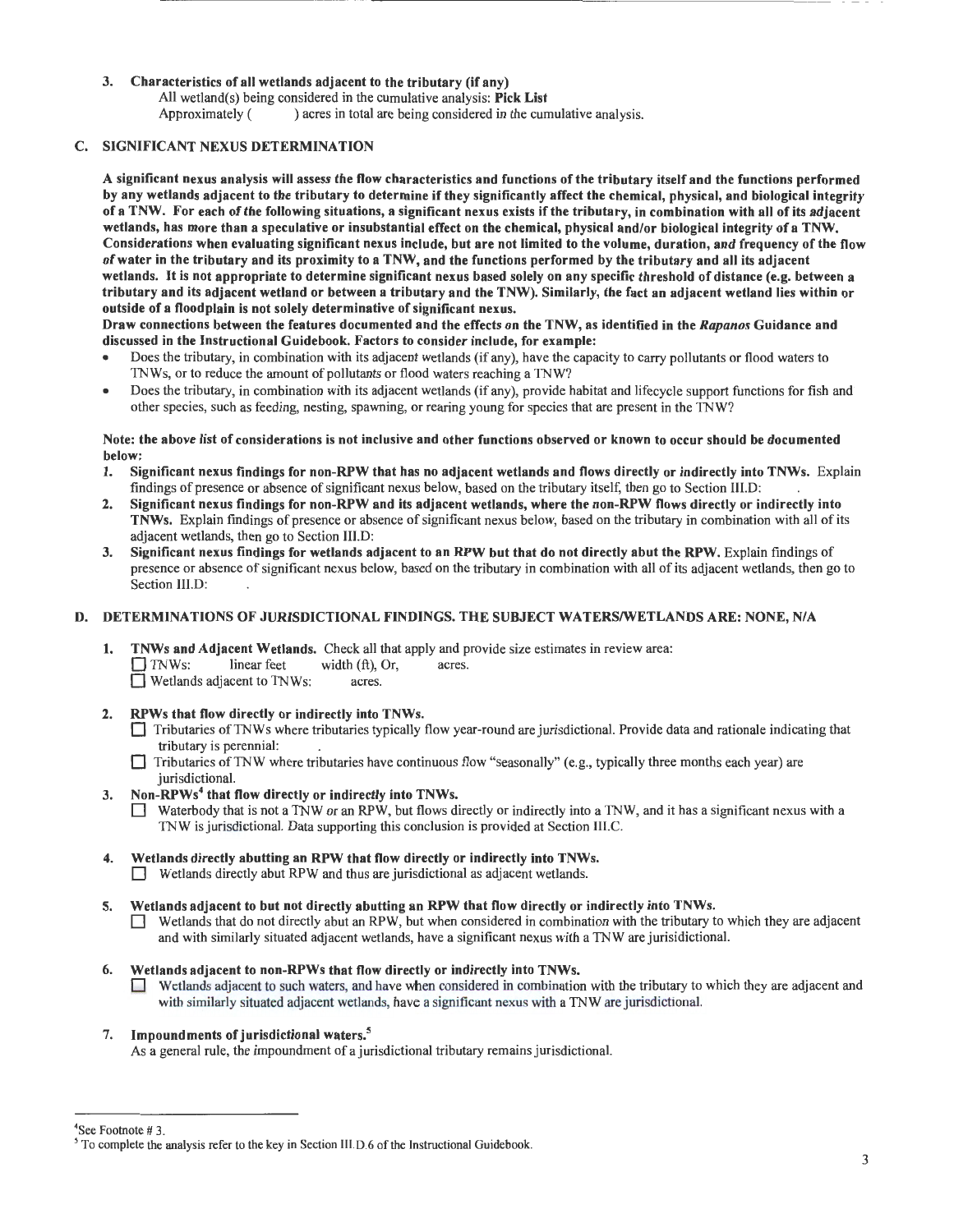# E. ISOLATED [INTERSTATE OR INTRA-STATE] WATERS, INCLUDING ISOLATED WETLANDS, THE USE, DEGRADATION OR DESTRUCTION OF WHICH COULD AFFECT INTERSTATE COMMERCE, INCLUDING ANY SUCH WATERS (CHECK ALL THAT APPLY):<sup>6</sup> NONE, N/A

- which are or could be used by interstate or foreign travelers for recreational or other purposes.
- from which fish or shellfish are or could be taken and sold in interstate or foreign commerce.
- which are or could be used for industrial purposes by industries in interstate commerce.
- $\Box$  Interstate isolated waters. Explain:
- Other factors. Explain:

Identify water body and summarize rationale supporting determination: NONE, NIA.

F. NON-JURISDICTIONAL WATERS, INCLUDING WETLANDS (CHECK ALL THAT APPLY): NONE, NIA

- 0 If potential wetlands were assessed within the review area, these areas did not meet the criteria in the 1987 Corps of Engineers Wetland Delineation Manual and/or appropriate Regional Supplements.
- Review area included isolated waters with no substantial nexus to interstate (or foreign) commerce.

Prior to the Jan 2001 Supreme Court decision in "SWANCC," the review area would have been regulated based solely on the "Migratory Bird Rule" (MBR).

0 Waters do not meet the "Significant Nexus" standard, where such a finding is required for jurisdiction. Explain:

#### SECTION IV: DATA SOURCES.

- A. SUPPORTING DATA. Data reviewed for JD (check all that apply checked items shall be included in case file and, where checked and requested, appropriately reference sources below):
	- ⊠ Maps, plans, plots or plat submitted by or on behalf of the applicant/consultant: Submitted with application. <br>□ Data sheets prepared/submitted by or on behalf of the applicant/consultant.
		- - 0 Office concurs with data sheets/delineation report.
		- 0 Office does not concur with data sheets/delineation report.
	- Data sheets prepared by the Corps:
	- Corps navigable waters' study:
	- **D.S. Geological Survey Hydrologic Atlas:**
	- $\Box$  USGS NHD data.
	- USGS 8 and 12 digit HUC maps.
	- U.S. Geological Survey map(s).
	- USDA Natural Resources Conservation Service Soil Survey. Citation:<br>
	National wetlands inventory map(s). Cite name:<br>
	State/Local wetland inventory map(s):<br>
	FEMA/FIRM maps:
	- National wetlands inventory map(s). Cite name:
	- State/Local wetland inventory map(s):
	-
	- FEMA/FIRM maps:<br>100-year Floodplain Elevation is: (National Geodectic Vertical Datum of 1929)
	- Photographs:  $\overrightarrow{X}$  Aerial: Google Earth 2005, 2010.

or  $\boxtimes$  Other (Name & Date):Submitted with application.

- □ Previous determination(s). File no. and date of response letter:<br>□ Applicable/supporting case law:<br>□ Applicable/supporting scientific literature:
- Applicable/supporting case law:
- $\Box$  Applicable/supporting scientific literature:<br>  $\Box$  Other information (please specify):
- Other information (please specify):

B. ADDITIONAL COMMENTS TO SUPPORT JD: See attached map of Area of Review. Area is 0.27 (11,787 square feet) acre in size. No wetlands or jurisdictional areas are within this 0.27 acre area of review, site is all upland.

6 Prior to asserting or declining CWA jurisdiction based solely on this category, Corps Districts will elevate the action to Corps and EPA HQ for review consistent with the process described in the Corps/EPA *Memorandum Regarding CWA Act Jurisdiction Following Rapanos.*